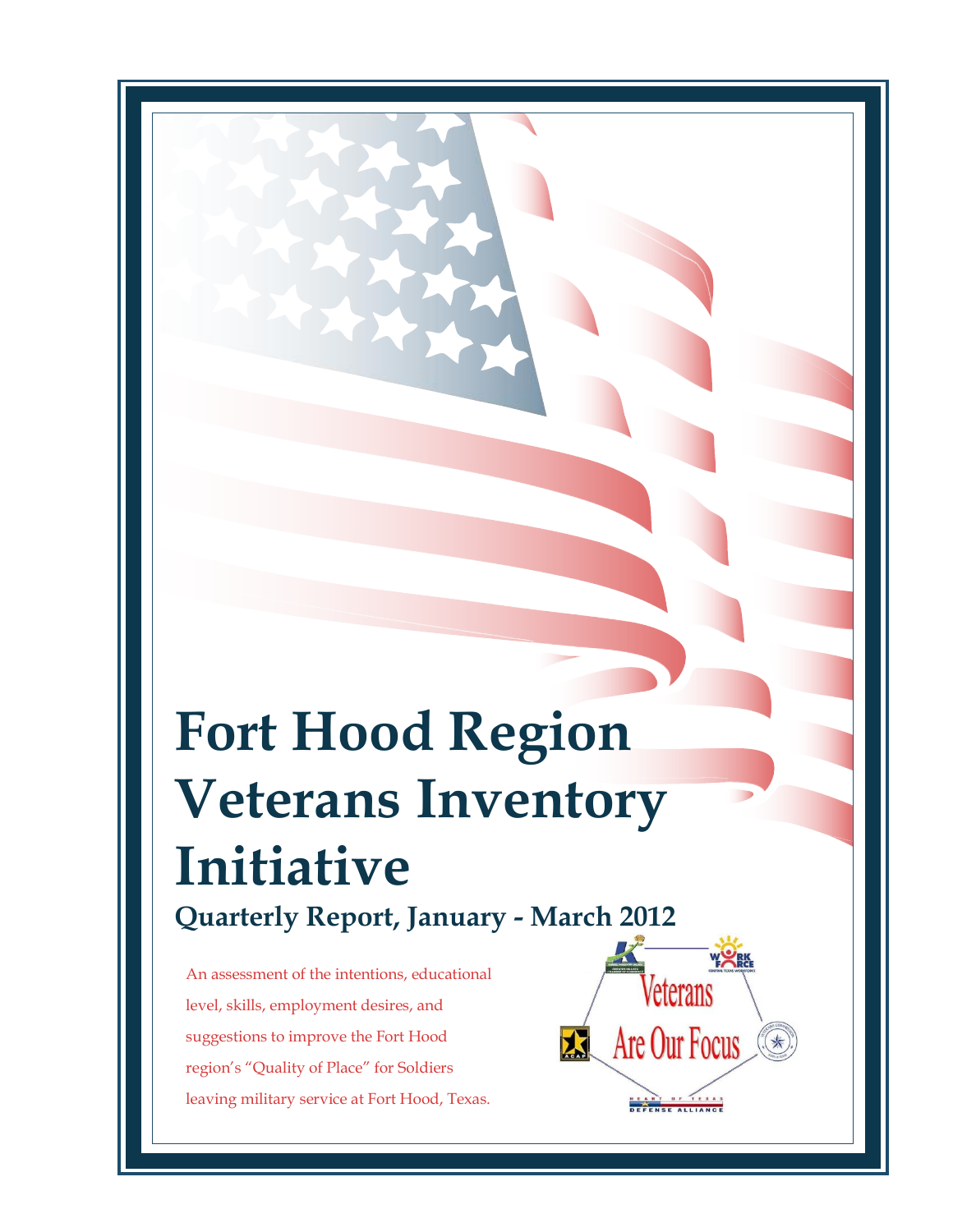

#### **Quarterly Report: 2nd Quarter, FY 2012**

(January - March 2012)

**A. BACKGROUND**: Operation Economic Transformation is the Greater Killeen Chamber of Commerce plan to identify, measure, and capitalize on new and emerging economic development opportunities present in the Fort Hood region. One key recommendation was to regularly administer a survey designed to capture insightful information regarding the skills and desired career fields of veterans separating from military service at Fort Hood. In July 2006, the following parties entered into a Memorandum of Understanding (MOU) to routinely inventory the intentions, educational level, skills, employment desires, and suggestions of separating Soldiers in order to improve the Fort Hood regional "Quality of Place":

- Fort Hood Adjutant General/Army Career and Alumni Program (ACAP)
- Workforce Solutions of Central Texas Board<br>- Workforce Solutions of Central Texas Service
- Workforce Solutions of Central Texas Service Centers
- Greater Killeen Chamber of Commerce
- Heart Of Texas Defense Alliance
- Texas Veterans Commission

Data is collected via a voluntary twelve-question survey administered during either the Transition Assistance Program (TAP) workshop or installation final clearance<sup>1</sup>. The purpose for the collection and analysis of this data is threefold:

1. Develop and retain the region's skilled and motivated military Veteran workforce;

2. Foster innovation and entrepreneurship; retain existing businesses, and attract new business to the region; and

3. Align the efforts of the participating agencies to enhance options for current and future/potential residents.

#### **B. DEMOGRAPHICS**

 $\overline{a}$ 

1. For the 2nd Quarter (January - March 2012), 1034 Soldiers completing their military service responded to the survey with the demographics graphed below.

#### **DEMOGRAPHIC DISTRIBUTION**



<sup>1</sup> Retiring Soldiers may participate in TAP up to two years prior to their retirement date, while non-retiring Soldiers may participate up to one year in advance. Effective January 2012, all Soldiers separating from the military are required to attend the TAP seminar and will provide the opportunity for more Soldiers to participate in the optional Veterans Inventory Initiative survey.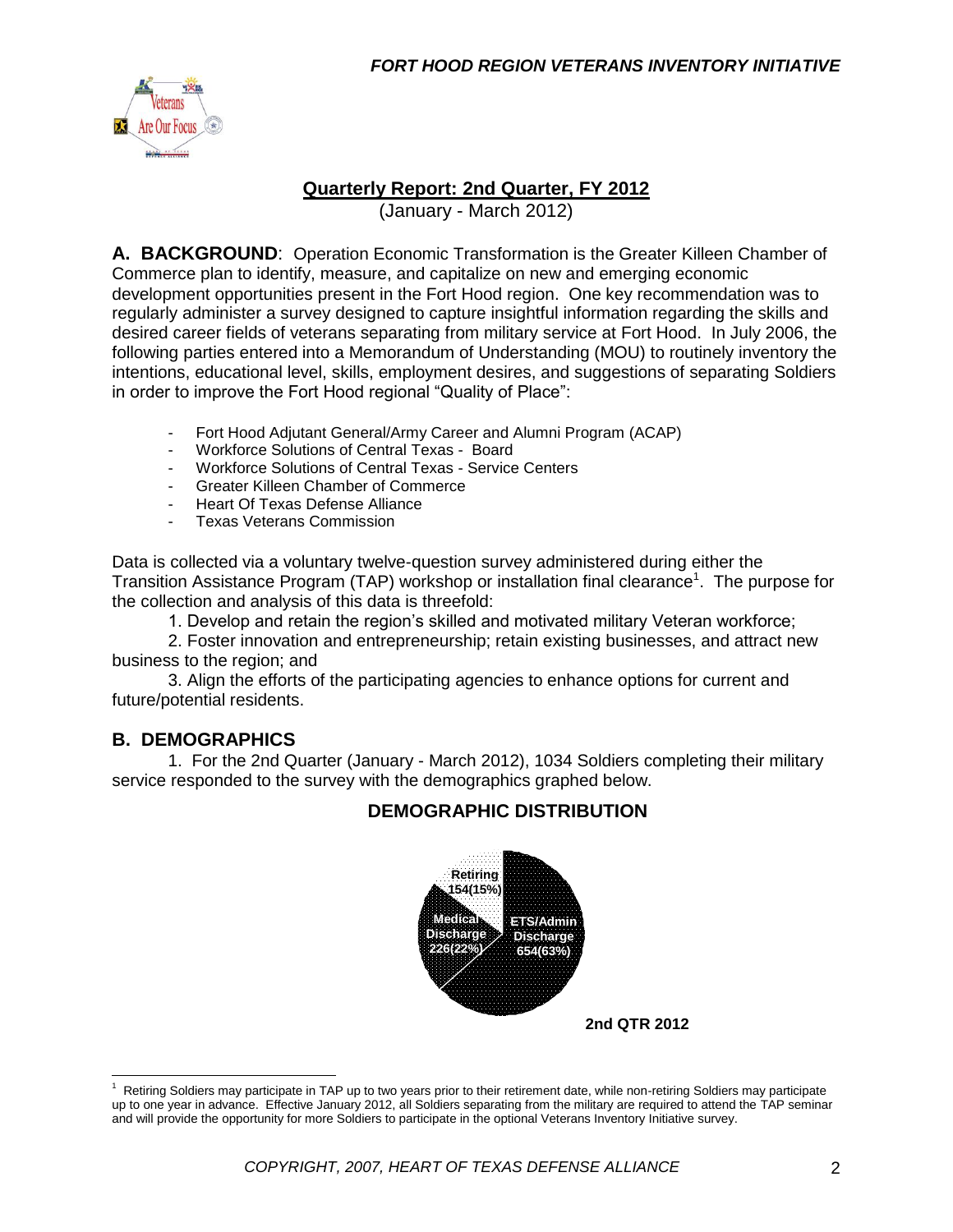

2. The Veteran's Inventory Initiative has collected data on Soldiers separating from the service at Fort Hood since FY 2007 and, over that period, there have been twenty-two recurring quarterly reports based on data from a total of 20,222 separating Soldiers. The following graph compares reasons for separation from FY 2007 through 2nd Quarter 2012. While the percent of Soldiers separating due to ETS and retirement had decreased in 2011, it appears that the percent separating due to ETS is increasing in 2012 and the percent retiring is beginning to level off by this second quarter of FY 2012. While the percent of Soldiers separating due to medical reasons had increased in FY 2011, it appears that this percent is decreasing in FY 2012.

| PERCENTAGE OF SEPARATIONS BY TYPE |                 |                 |                 |                 |                 |                 |  |
|-----------------------------------|-----------------|-----------------|-----------------|-----------------|-----------------|-----------------|--|
|                                   |                 |                 |                 |                 |                 |                 |  |
|                                   | <b>FY</b><br>07 | <b>FY</b><br>08 | <b>FY</b><br>09 | <b>FY</b><br>10 | <b>FY</b><br>11 | <b>FY</b><br>12 |  |
| <b>■ ETS/Chap</b>                 | 65.7            | 54              | 56              | 58              | 52.6            | 58.2            |  |
| □ Medical                         | 15.5            | 25              | 27.5            | 24              | 31.2            | 26.2            |  |
| Retiring                          | 18.7            | 21              | 16.5            | 18              | 16.3            | 15.6            |  |

**C. INTENTIONS ON STAYING IN THE REGION**: The respondents were surveyed regarding their intentions on remaining in the region (within 30 miles of Fort Hood – generally equating to the Killeen-Temple-Fort Hood Metropolitan Statistical Area) when their service ended.

1. 306 respondents (representing 30% of all respondents) indicated they intended to stay in the region. This data represents:

- a. 95 retirees (61.7%) of all retirement eligible respondents.
- b. 211 (24%) of non-retirement eligible respondents.

In addition, 295 (41%) of the 728 who responded they did not intend to stay in the region, would do so if desirable employment were available.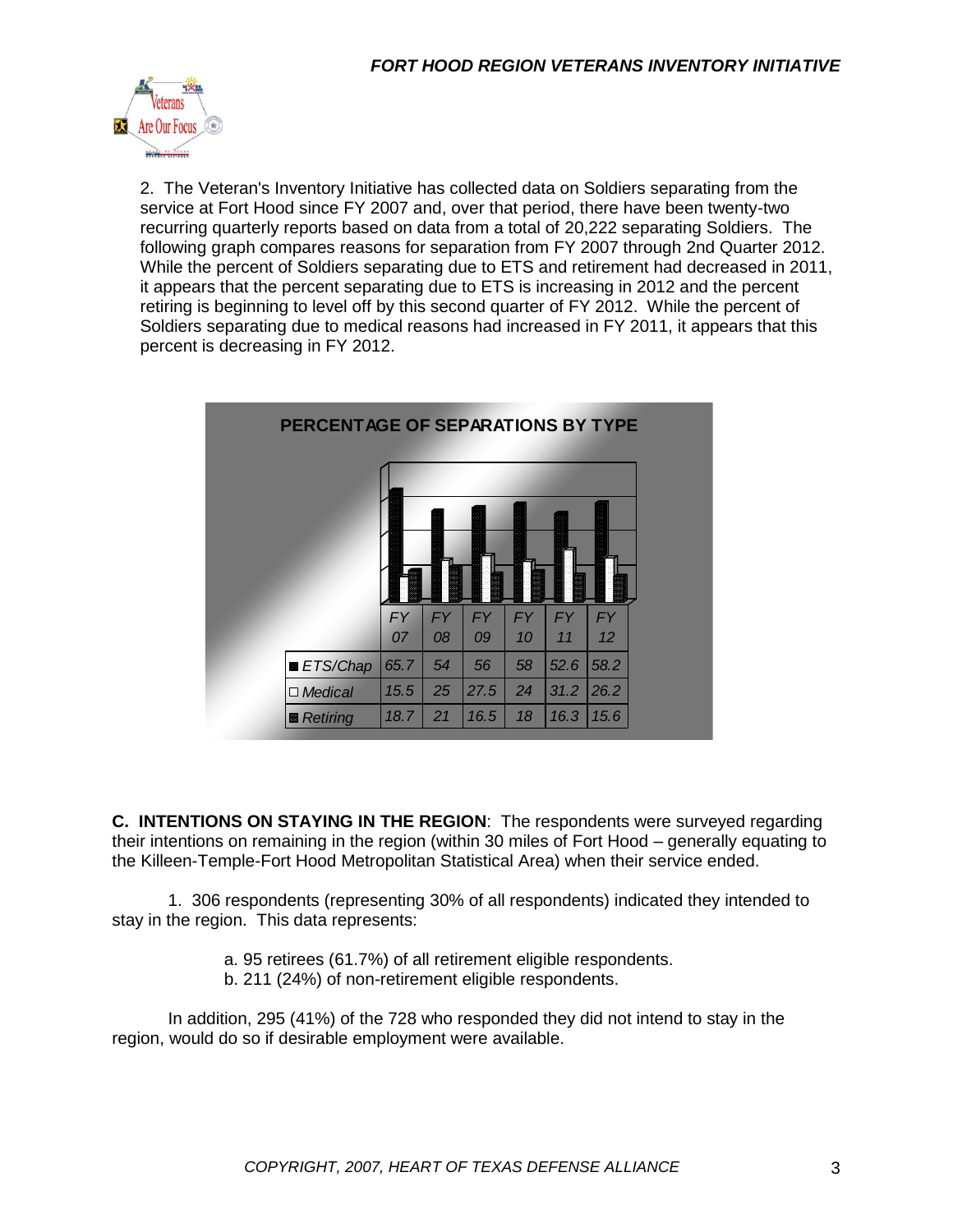



2. When analyzing data of Soldiers' intentions on remaining in the Temple-Killeen-Fort Hood MSA from October 2007 to March 2012, the graph below indicates that the percent of Soldiers intending to remain in the area has consistently averaged between 29 and 41 percent. Data for this quarter fell within this range, and continues to remain within the historical range. $2$ We will continue to monitor this information.



 2 However, because these surveys are completed up to one year for non-retiring Soldiers and two years for retiring Soldiers before actually leaving the service, "intent" to remain (or leave) may change by the actual separation date.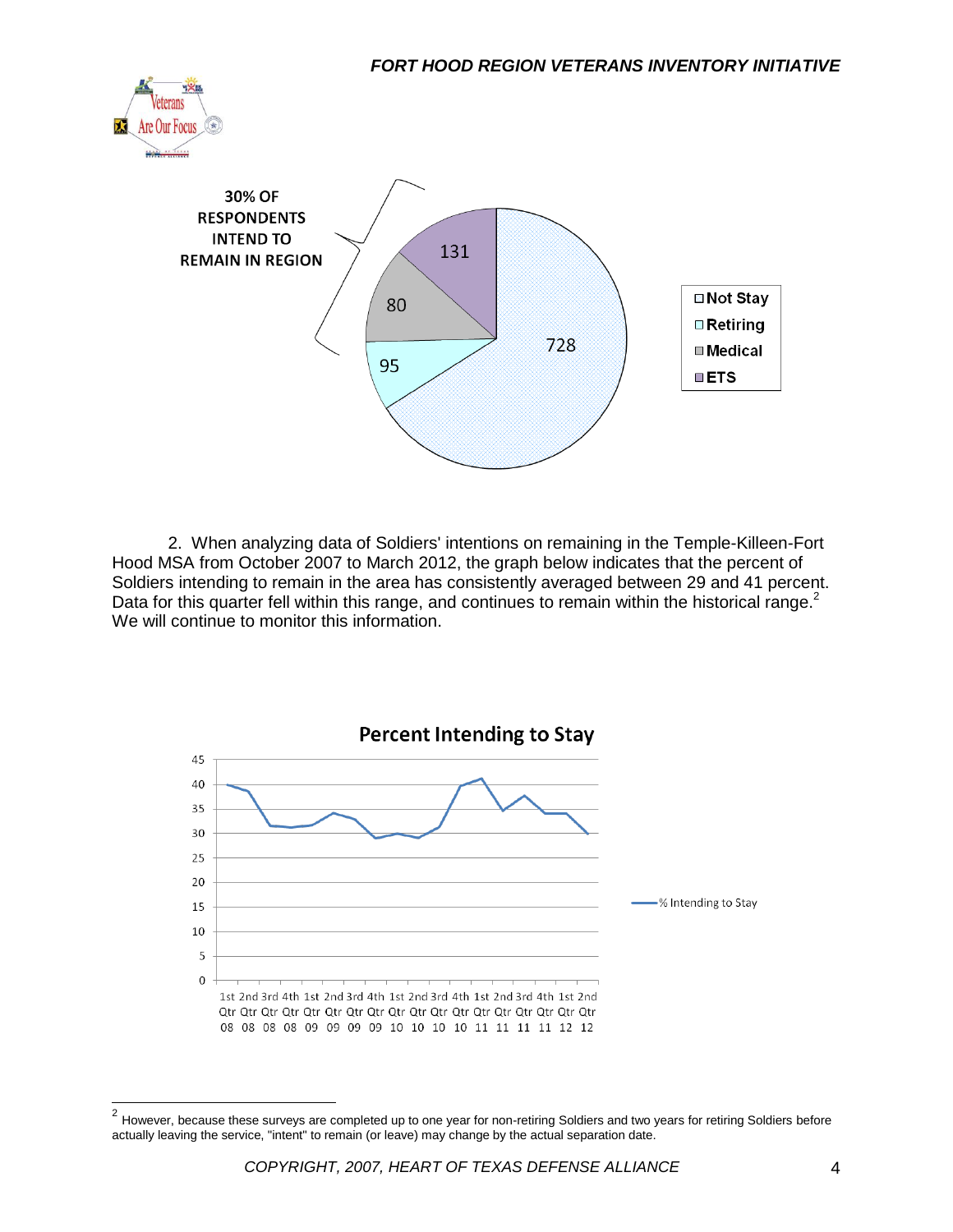

Respondents are able to more clearly indicate the intentions of their plans and desires once leaving the service. For this quarter, in addition to the 30% indicating they intend to remain in the area, another 41% of those not staying would stay if desirable employment was available. Over the past 24 months, 2613 (35%) respondents intended to remain in the Central Texas region and another 1714 (23%) of total respondents said they would stay if desired employment was available. While the data has fluctuated over the past four years, the latest trend clearly demonstrates that desirable employment readily available within the MSA is a strong driving force in retaining Soldiers in this area following their service in the military.



3. Military retirees residing in the MSA: While the Veterans Inventory Initiative only surveys the intent of Soldiers departing the service, it is possible to more accurately track the disposition of the retiring population using data from the Retired Army Personnel System, which provides the actual numbers of retired Soldiers to zip code level. For the thirteenth quarter in a row, the rate of growth for retirees in the Killeen-Temple-Fort Hood MSA increased slightly. According to the Retired Army Personnel System data below, Killeen, Harker Heights, Belton, Nolanville, and Salado experienced growth rates exceeding the MSA average for the two year period of 2009-2011.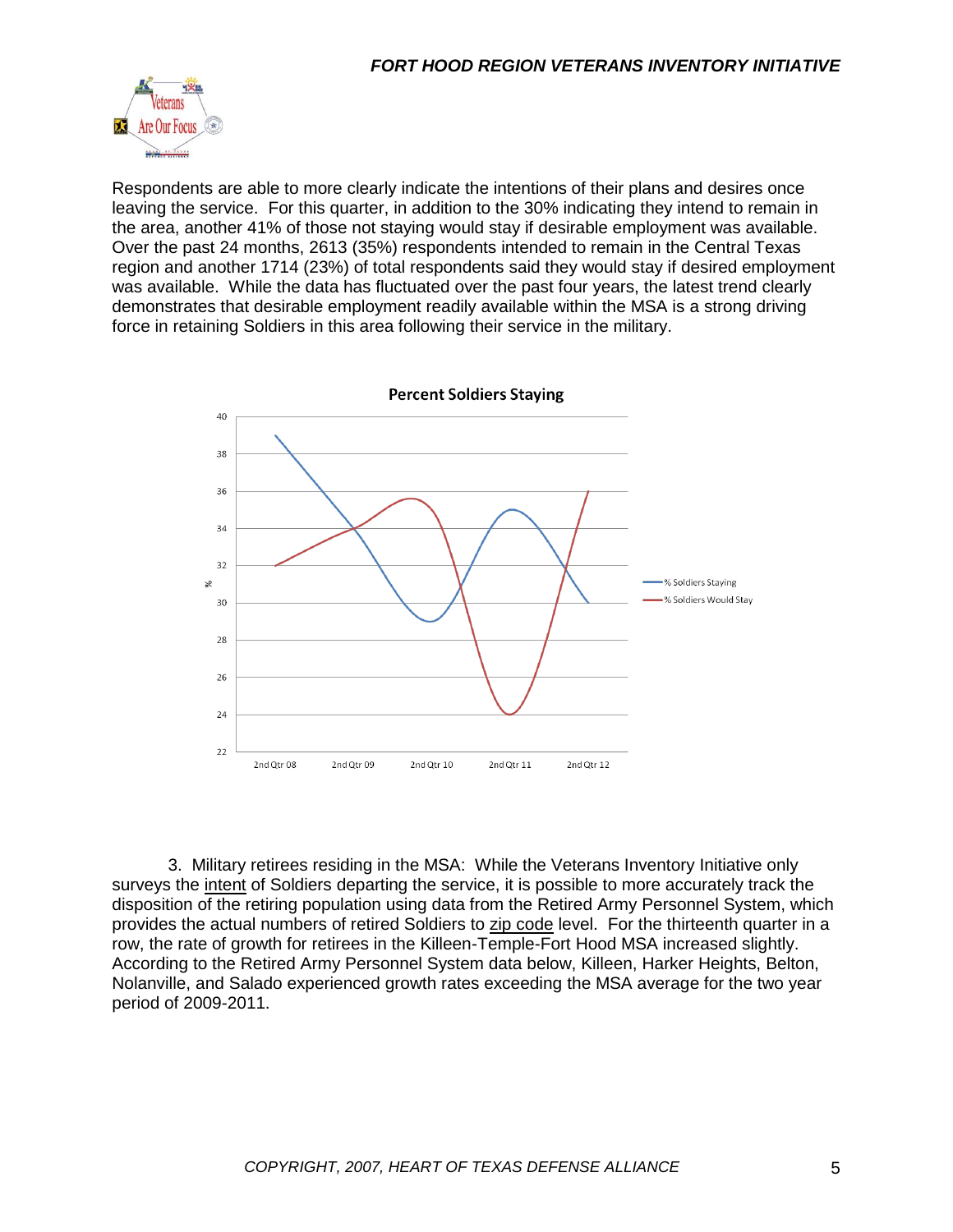

|                       | <b>JUNE</b><br>2009 | <b>MARCH</b><br>2012 | % GROWTH<br>2009 - 2012 |
|-----------------------|---------------------|----------------------|-------------------------|
| <b>KILLEEN</b>        | 8120                | 8870                 | $+9.2$                  |
| <b>COPPERAS COVE</b>  | 3028                | 3104                 | $+2.5$                  |
| <b>HARKER HEIGHTS</b> | 1843                | 2084                 | $+13.1$                 |
| <b>TEMPLE</b>         | 1150                | 1169                 | $+1.7$                  |
| <b>KEMPNER</b>        | 884                 | 928                  | $+5.0$                  |
| <b>BELTON</b>         | 826                 | 916                  | $+10.9$                 |
| <b>LAMPASAS</b>       | 356                 | 344                  | $-3.4$                  |
| <b>GATESVILLE</b>     | 350                 | 356                  | $+1.7$                  |
| <b>NOLANVILLE</b>     | 266                 | 292                  | $+9.8$                  |
| <b>SALADO</b>         | 206                 | 223                  | $+8.3$                  |
| <b>MSA</b>            | 17029               | 18286                | $+7.4$                  |

In addition to tracking the retiree military growth rate for the Killeen-Temple-Fort Hood MSA, we are also able to track the military retiree rate of growth for north Texas (174 counties less the Killeen-Temple-Fort Hood MSA). From December 2007 to March 2012, the rate of growth of military retirees in north Texas was 1.2% compared to the rate of growth for military retirees in the Temple-Killeen-Fort Hood area which was 14.9% for the same time period. When looking at the rate of growth between June 2009 and March 2012, this growth was 7.4% for the MSA. While the rate of growth for military retirees in North Texas had slowly been increasing over the past few years, the rate for this north Texas area actually decreased by -2.3% between June 2009 and March 2012.

Additionally, while the national economy was continuing to experience the effects of the slowly recovering economy as a result of the recession this reporting period, the Killeen-Temple-Fort Hood MSA:

a. Killeen ranked fifth overall as one of the best performing cities in the nation by the Milken Institute, Dec 2011.

b. Killeen ranked #1 on the Best Cities for Jobs list in 2011, moving up from #4 in 2010, www.forbes.com, May 2011.

c. Population growth of 15.07% since 2000 in the Killeen-Temple-Fort Hood metropolitan area, Sperling's, www.bestplaces.net, Feb 2011.

d. The Killeen-Temple-Fort Hood metro area's cost of living is 19.4% lower than the U.S. average, Sperling's, www.bestplaces.net, Feb 2011.

e. Kiplinger.com ranked the Killeen-Temple-Fort Hood MSA as the 3rd most affordable in the nation.

f. Killeen was named one of the top ten medium metro areas for Military Retirement: Second Careers by USAA and Military.com, Nov 2011.

g. Killeen ranked fifth in the Best-Performing Cities Index for 2011, December 2011.

In addition to these indicators of economic stability for the Killeen-Temple-Fort Hood MSA, there are many other indicators of growth and stability in the area such as construction of the new Darnall Army Medical Center, construction of the new Seton Medical Center in Harker Heights, three new military medical clinics in Harker Heights, Copperas Cove and Killeen, a 3.9%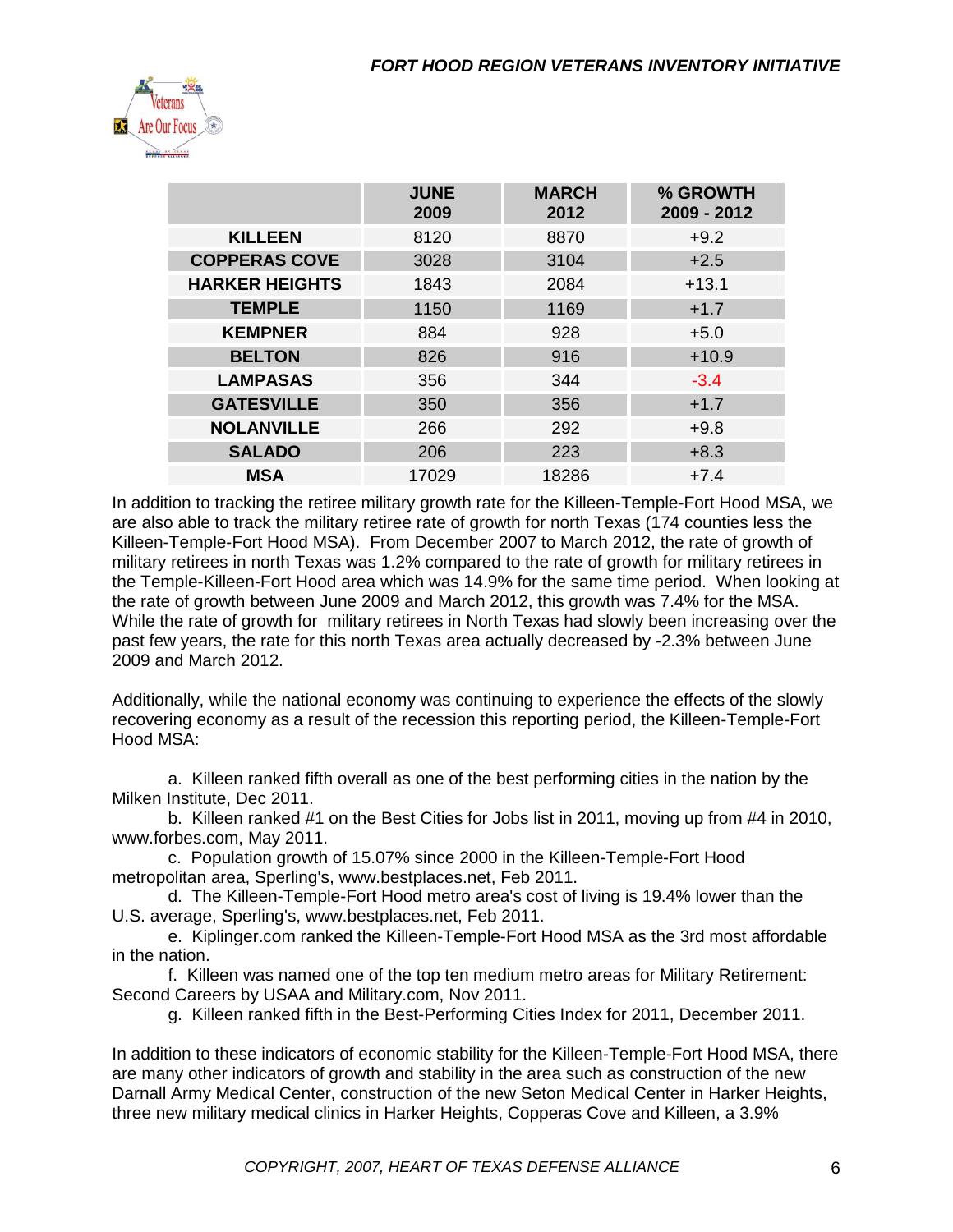

increase in 2010 over the 2009 enplanements at the Killeen-Fort Hood Regional Airport, as well as the opening of the first building and increasing enrollment of the new Texas A&M University-Central Texas.

**D. MILITARY OCCUPATIONAL SPECIALITIES**: Departing Soldiers represented 138 different Military Occupational Specialties. However, 87% (896/1034 respondents) can be grouped into six general areas: Logistics/Transportation, Combat Arms, Maintainers/Repairers, Information Technology/Communications, Engineers, and Medical.



#### **LOGISTICS AND TRANSPORTATION**

Due to the types of units assigned to Fort Hood and the deployment cycles, the largest group of Soldiers separating from Fort Hood prior to 2011 has traditionally been Combat Arms. However, for the past year, Logistics and Transportation has had the largest group separating from the service at Fort Hood.

Soldiers serving in the logistics and transportation fields comprise 25% of the separating population.

| <b>Motor Transport</b>      | Supervises and operates wheel vehicles to transport personnel and      |
|-----------------------------|------------------------------------------------------------------------|
| Operator (69)               | cargo. Oversees and checks proper loading and unloading of cargo       |
|                             | on vehicles and trailers.                                              |
| <b>Automated Logistical</b> | Supervise and perform management or stock record/warehouse             |
| Specialists (57)            | functions pertaining to receipt, storage, distribution and issue, and  |
|                             | maintain equipment records and parts.                                  |
| <b>Unit Supply</b>          | Supervise or perform duties involving the request, receipt, storage,   |
| Specialists (36)            | issue, accountability, and preservation of individual, organizational, |
|                             |                                                                        |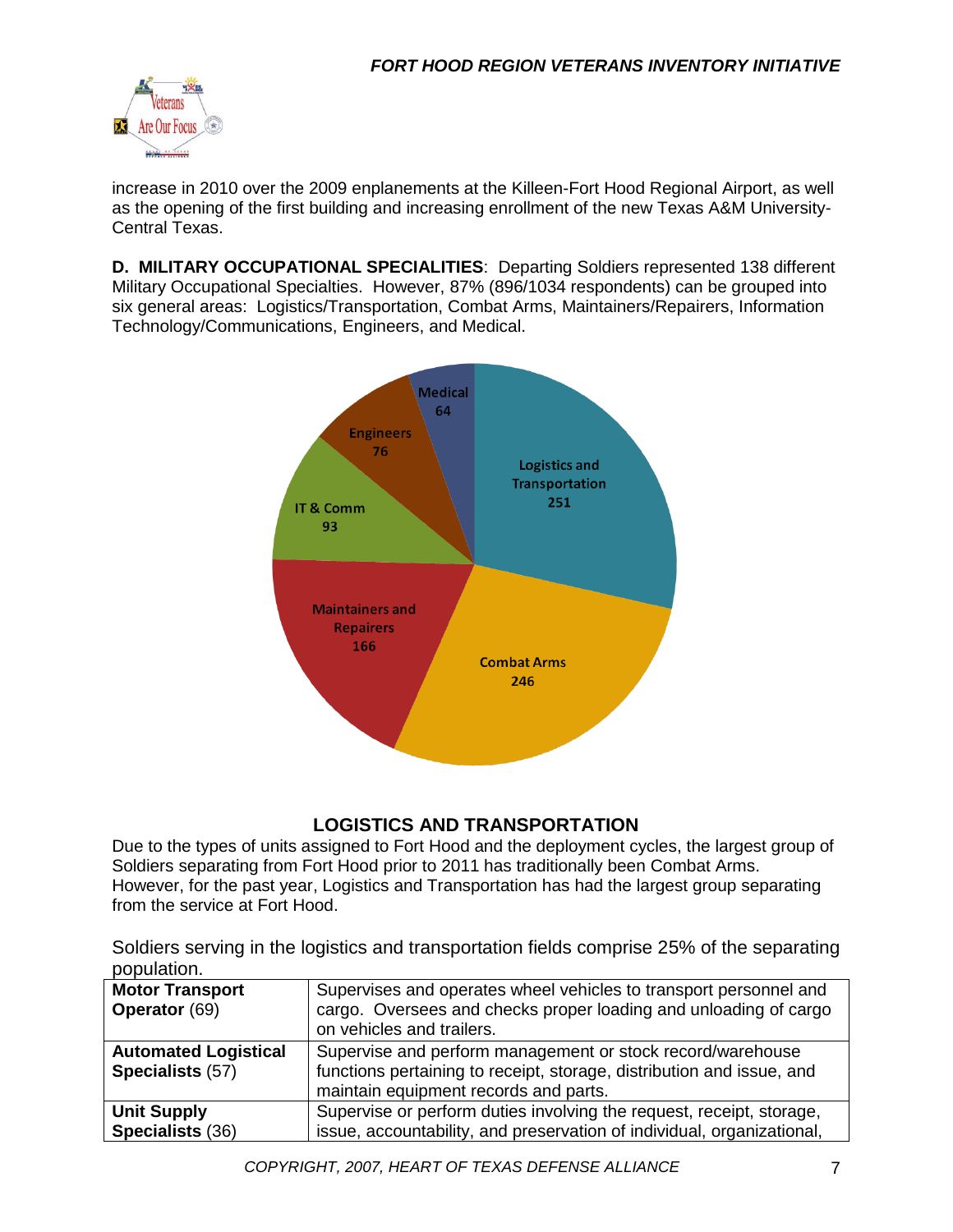

|                                             | installation, and expendable supplies and equipment.                                                                                |  |  |
|---------------------------------------------|-------------------------------------------------------------------------------------------------------------------------------------|--|--|
| <b>Petroleum Supply</b><br>Specialists (31) | Supervise the receipt, storage, accountability, and cares for<br>dispensing, issuing and shipping bulk or packaged petroleum, oils, |  |  |
|                                             | and lubricants.                                                                                                                     |  |  |
| <b>Ammunition Supply</b>                    | Assists in receipt, storage, issue, maintenance, modification,                                                                      |  |  |
| Specialists (8)                             | destruction, and demilitarization of explosive items. Performs<br>ammunition supply stock control and accounting duties using both  |  |  |
|                                             | automated and manual procedures.                                                                                                    |  |  |

#### **COMBAT ARMS**

Although the number of Combat Arms Soldiers separating from the service is usually the largest group, there are still a large number separating this quarter with these MOS. Most, if not all, will be combat veterans of the Iraq/Afghanistan campaigns, which have a distinctive small-unit focus by their nature. Therefore, in addition to the skills listed below, these Soldiers would likely have extensive leadership and staff planning skills that far surpass those of their civilian peers.

| Infantry (96)                        | Member or leader who individually employs small arms/heavy anti-                                                                                                                                                                      |  |  |
|--------------------------------------|---------------------------------------------------------------------------------------------------------------------------------------------------------------------------------------------------------------------------------------|--|--|
|                                      | armor weapons in support of combat operations                                                                                                                                                                                         |  |  |
| Armor $(83)$                         | Member or leader who employs main battle tanks or cavalry fighting<br>vehicles in combat operations, and performs reconnaissance and<br>security.                                                                                     |  |  |
| Field Artillery (50)                 | Operate or supervise high technology cannon artillery weapons,<br>automated tactical data systems, intelligence activities, target<br>processing, radar operations, artillery surveying operations, or<br>meteorological observation. |  |  |
| <b>Air Defense Artillery</b><br>(17) | Operate command/control/communications/computer information<br>systems or the lightweight, highly mobile Avenger or medium weight<br>Patriot Air Defense Missile systems.                                                             |  |  |

Soldiers in combat arms comprise 24% of the separating population.

#### **MAINTAINERS/ REPAIRERS**

Soldiers that work in the field of maintenance and repair comprise 16% of the separating population.

| <b>Wheeled Vehicle</b><br>Mechanics (53) | Supervise and perform unit, direct support and general support level<br>maintenance and recovery operations on light and heavy wheeled<br>vehicles, their associated trailers and material handling equipment.                                                                                                                   |
|------------------------------------------|----------------------------------------------------------------------------------------------------------------------------------------------------------------------------------------------------------------------------------------------------------------------------------------------------------------------------------|
| <b>Tracked Vehicle</b><br>Mechanics (31) | Perform or supervise unit maintenance, diagnose, and troubleshoot<br>malfunctions on gas turbine and diesel power plants; the suspension,<br>steering, hydraulics, auxiliary power units, and the armament/fire<br>control systems on tracked vehicles including the M1 Abrams main<br>battle tank and Bradley Fighting Vehicle. |
| <b>Aviation repairers (31)</b>           | 10 different enlisted specialties (less pilots and air traffic controllers)<br>ranging from aircraft structural repairers to airframe-specific<br>armament/electrical/avionics system repairers.                                                                                                                                 |
| Special purpose (27)                     | 15 different low-density fields that require a degree of technical skills                                                                                                                                                                                                                                                        |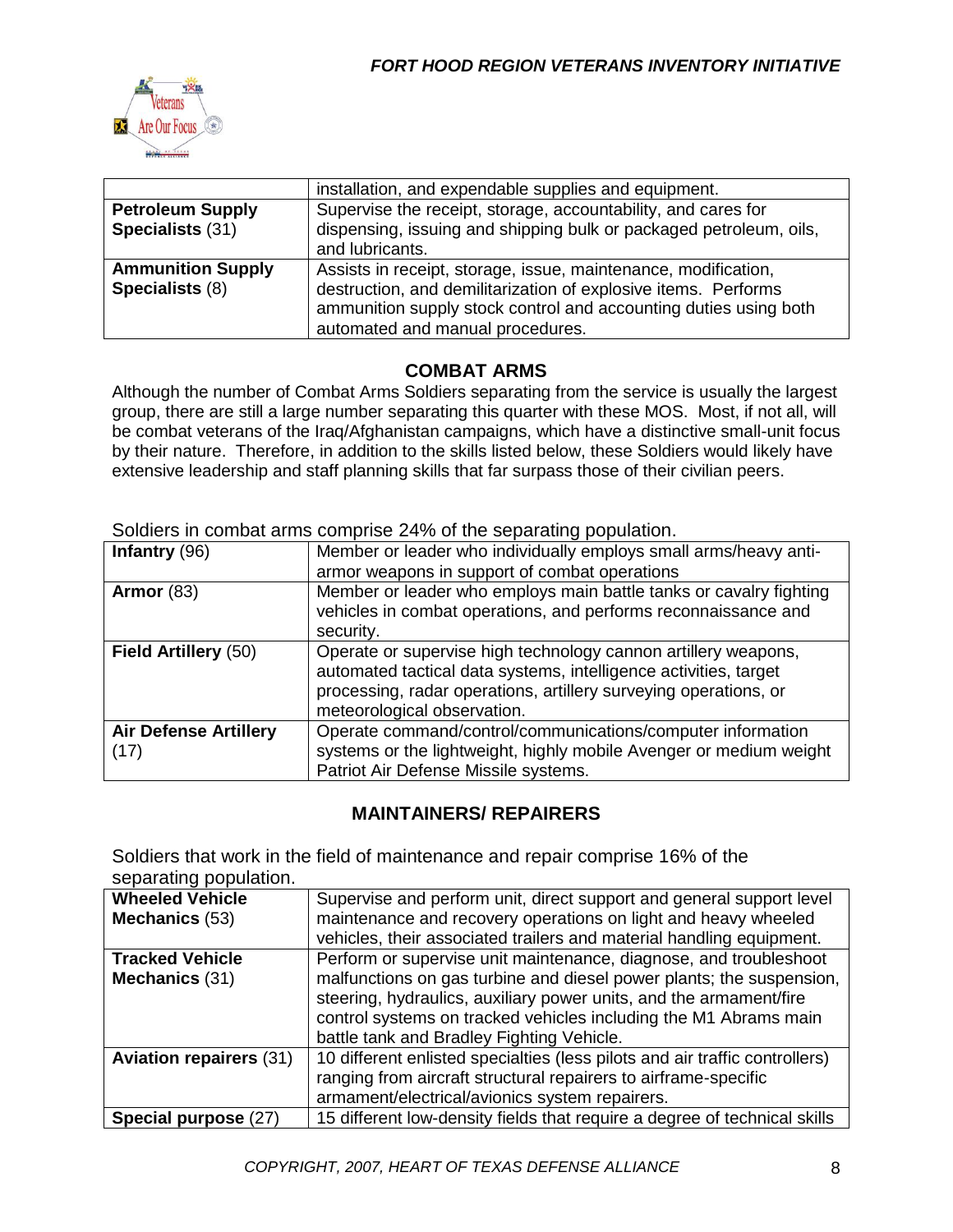

| that would support the repair and maintenance of Army vehicles and |
|--------------------------------------------------------------------|
| equipment. These skills include metal workers (welders),           |
| machinists, small arms and fire control repair, power generation,  |
| computer/detection systems, radar, avionic communication           |
| equipment, and special purpose equipment (such as HVAC and         |
| refrigeration systems).                                            |

#### **INFORMATION TECHNOLOGY AND COMMUNICATIONS**

The information technology and communications field makes up 9% of the separating population.

| <b>Signal Support</b><br><b>Systems Specialist</b><br>(27)                              | Supervise, install, employ, maintain, troubleshoot and assist users<br>with battlefield signal support systems, terminal devices, satellite<br>communications equipment and automated telecommunications<br>computer systems, to include local area networks, wide area<br>networks and routers. Integrate signal systems and networks;<br>performs unit level maintenance on authorized signal equipment and<br>associated electronic devices; train and provide technical assistance<br>to users of signal equipment.                   |
|-----------------------------------------------------------------------------------------|-------------------------------------------------------------------------------------------------------------------------------------------------------------------------------------------------------------------------------------------------------------------------------------------------------------------------------------------------------------------------------------------------------------------------------------------------------------------------------------------------------------------------------------------|
| <b>Information</b><br><b>Technology Specialist</b><br>(24)                              | Supervise, install, operate and perform unit level maintenance on<br>multi-functional/multi-user information processing systems,<br>peripheral equipment, and associated devices. Perform analyst and<br>information assurance functions and conducts data system studies.<br>Perform Information Services Support Office (ISSO) duties of<br>printing, publications, records management and Communication<br>Security (COMSEC) custodian functions and certification authority<br>duties in support of the Defense Message System (DMS). |
| <b>Multichannel</b><br><b>Transmission System</b><br><b>Operator-Maintainer</b><br>(20) | Supervise, install, operate and perform unit level maintenance on<br>multi-channel line-of-site and tropospheric scatter communications<br>systems, communications security (COMSEC) devices, and<br>associated equipment.                                                                                                                                                                                                                                                                                                                |
| <b>Cable Systems</b><br>Installer-Maintainer (9)                                        | Cable Systems Installer-Maintainers are primarily responsible for<br>installing, operating and performing maintenance on cable and wire<br>communications systems, communication security devices and<br>associated equipment.                                                                                                                                                                                                                                                                                                            |
| <b>Nodal Network System</b><br><b>Operator-Maintainer</b><br>(5)                        | The Nodal Network Systems Operator-Maintainer supervises,<br>installs, operates, and performs systems maintenance on large and<br>small electronic switches; system control centers; node management<br>facilities; associated multiplexing and combat net radio interface<br>(CNRI) equipment; short range line of sight radio systems;<br>communications security (COMSEC) devices; and other equipment<br>associated with network switching operations.                                                                                |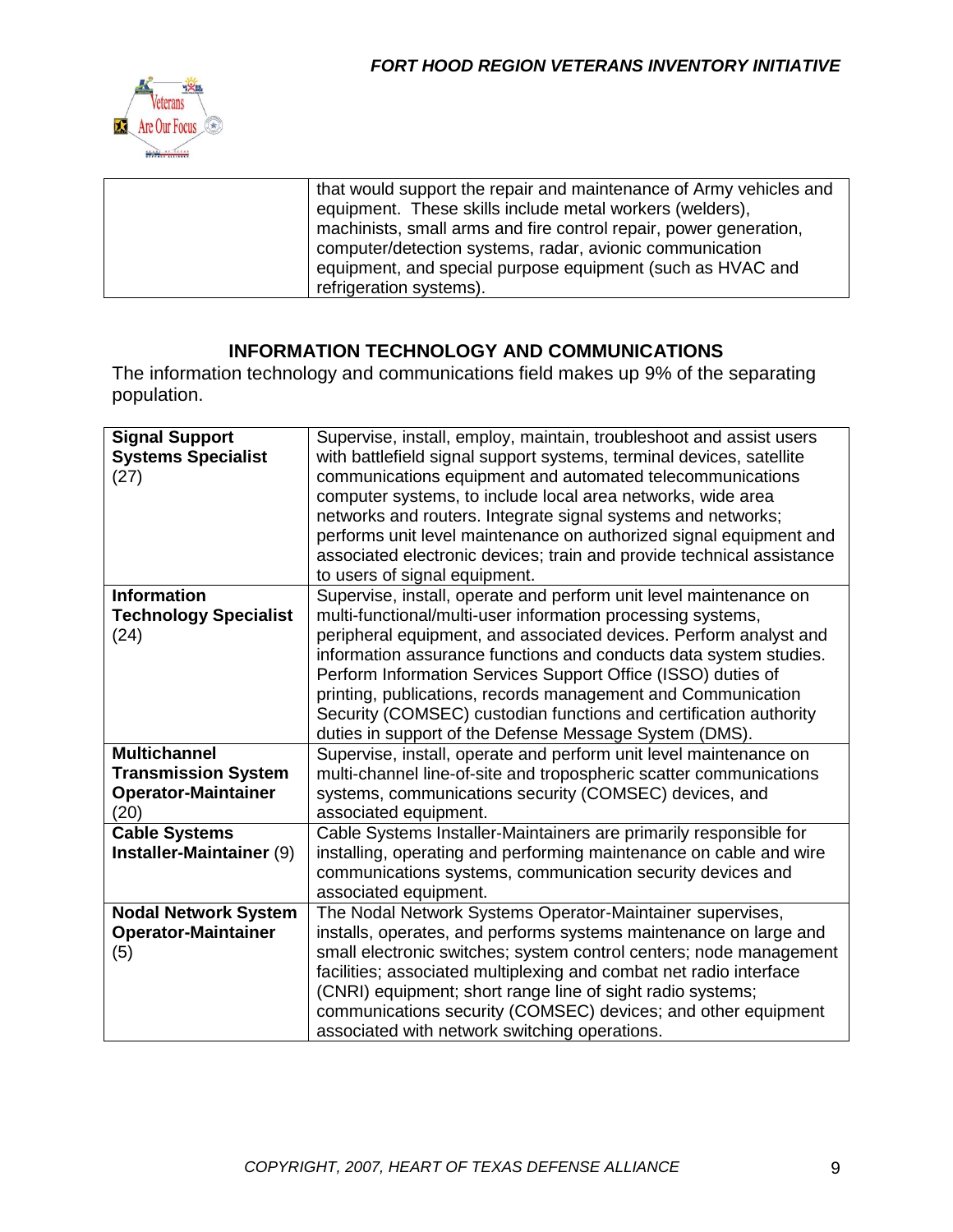

#### **ENGINEERS**

The engineer field makes up 7.5% of the separating population.

| <b>Combat Engineer (50)</b> | Engaged in providing mobility, counter-mobility and survivability<br>support to combat forces. Operates, directs and assists in the<br>operation of various light and heavy engineer wheeled and tracked<br>vehicles. Directs construction of shelters and assembly of military<br>fixed bridges. |
|-----------------------------|---------------------------------------------------------------------------------------------------------------------------------------------------------------------------------------------------------------------------------------------------------------------------------------------------|
| Other $(26)$                | 11 Construction Engineers, 7 Carpentry and Masonry Spec, 2<br>Concrete and Asphalt Engr, 2 Firefighters, 1 Interior Electrician, and<br>1 Plumber, and 1 Interior Electrician.                                                                                                                    |

#### **MEDICAL**

Personnel in the medical field make up 6% of the separating population.

| <b>Health Care Specialist</b><br>(39) | Provide emergency medical treatment, limited primary care, force<br>health protection, evacuation in a variety of operational and clinical<br>settings from point of injury or illness through the continuum of<br>military health care under the supervision of a physician, nurse or<br>physician's assistant. As a field combat medic, provides emergency<br>medical care/treatment at point of wounding on the battlefield or to<br>battle and non-battle casualties during wartime. |  |
|---------------------------------------|------------------------------------------------------------------------------------------------------------------------------------------------------------------------------------------------------------------------------------------------------------------------------------------------------------------------------------------------------------------------------------------------------------------------------------------------------------------------------------------|--|
| Other $(23)$                          | 6 Prev Med Spec, 3 Optical Lab Spec, 2 Operating Room Spec, 2<br>Medical Log Spec, 2 Medical Log Spec, 2 Ob/Gyn Nurse, 1 Mental<br>Health Spec, 1 Biomedical Equip Spec, 1 Pharmacy Spec, 1 Patient<br>Admin Spec, 1 Vet Food Inspection Spec, and 1 Animal Care Spec.                                                                                                                                                                                                                   |  |

**E. DESIRED POST- MILITARY SERVICE EMPLOYMENT:** Respondents are asked to indicate the type (or types) of post-military employment they desire. If married, they can indicate their spouse's employment preferences. In order to standardize input for ease of analysis, the survey provides 14 broad categories conforming to industry categories found in the North American Industrial Classification System (NAICS), but respondents may write in and/or amplify any area not listed. For this 2nd Quarter report, the top five desired categories of post-military service employment were<sup>3</sup>:

 3 Employers desiring to hire Fort Hood veterans may post their employment website URL link on the ACAP website (www.acap.army.mil). Employers may also coordinate with the Fort Hood Transition Services Manager (Linda Christ at (254)288-6735) to arrange to recruit potential Veteran employees in person Tuesday through Thursday, and briefly address the TAP workshop (industry they represent, skills they are seeking, availability to discuss job opportunities.) Employers may place a job posting via "Work in Texas" (www.workintexas.com) - a statewide, internet-based job matching system through the Central Texas Workforce Center (254)200-2020. The Texas Veterans Services staff work closely with the Central Texas Workforce Business Services including job development, direct referrals, and military skills-civilian occupations matching. Contact Jerry Butts (Killeen: (254)200-2026) or Waverly Hargrove (Temple: (254)773-1607, ext 4032) for more information.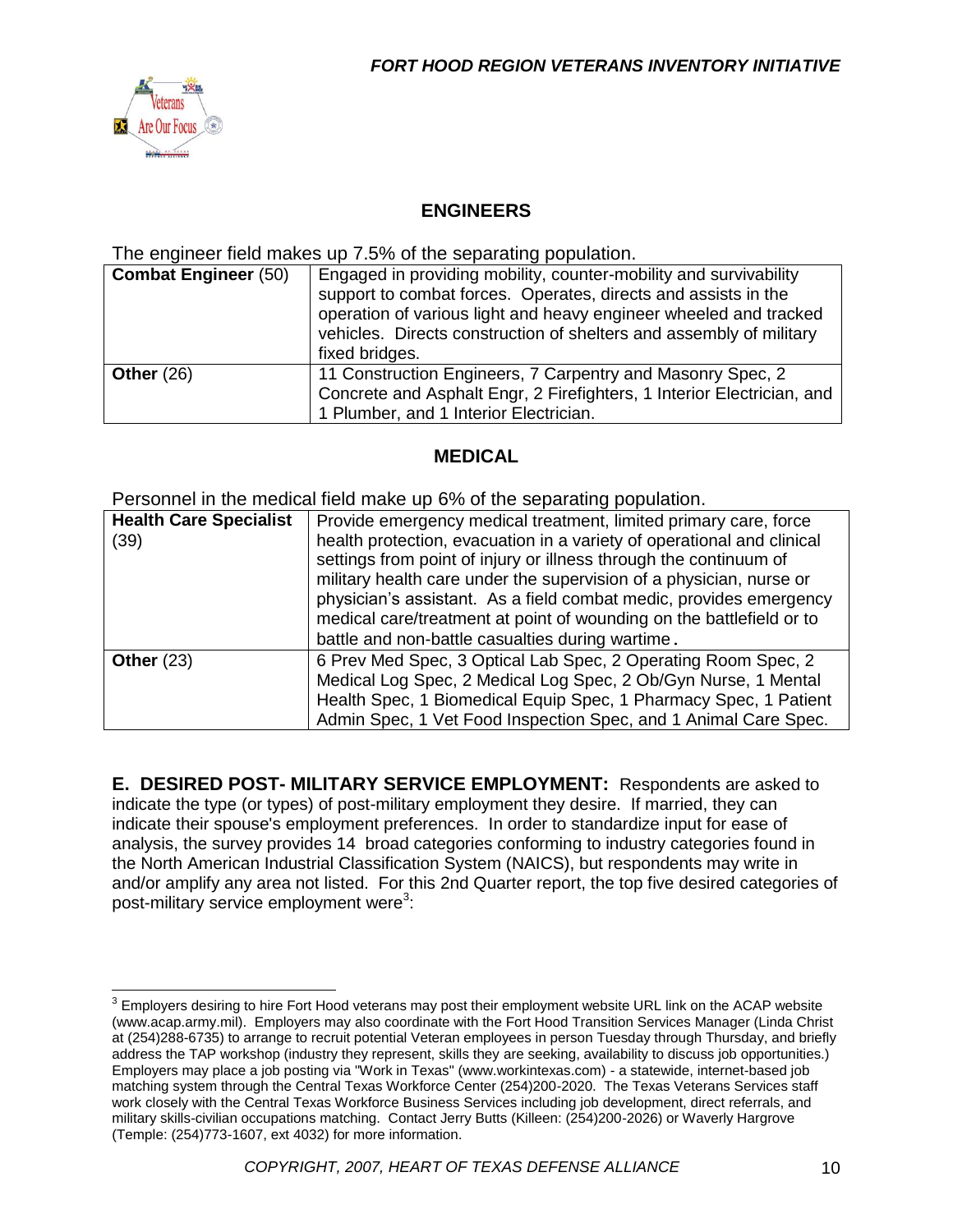

#### **SOLDIER SPOUSE**

| 1. Management/Business:      | 302 | 1. Medical/Health Field:  | 237 |  |
|------------------------------|-----|---------------------------|-----|--|
| 2. Transportation/Warehouse: | 273 | 2. Administrative/Office: | 206 |  |
| 3. Administrative/Office:    | 256 | 3. Other:                 | 154 |  |
| 4. Medical/Health Field:     | 244 | 4. Management/Business:   | 135 |  |
| 5. Other:                    | 238 | Education/Teaching:       | 135 |  |
|                              |     |                           |     |  |

The anomalies in Military Occupational Specialty (MOS) data may have been carried over to the types of post-service employment desired. While Management/Business has been one of the top desired careers for post-service employment since 2007, it was the top desired career for the second quarter in a row. This desired post-service employment along with the Transportation/Warehouse post-service employment could possibly be attributed to the high number of Soldiers leaving their military service this quarter with a Logistics/Transportation MOS. The Medical/Health Field, once again, topped the list for desired spouse employment and has been in the top five since July 2008. Since October 2007, the top desired careers for spouses have always included Administrative/Office, Education/Teaching, and Management/Business.

The top categories of desired post-service employment for those intending to retire from military service are:

| 1. Management/Business:      | 80 responses |
|------------------------------|--------------|
| 2. Transportation/Warehouse: | 67 responses |
| 3. Admin/Office:             | 61 responses |
| 4. Education/Teaching:       | 56 responses |
| 5. Law Enforcement/Security: | 52 responses |
|                              |              |

Similar to last quarter, Management/Business was listed as the top desired area of employment, while Law Enforcement/Security continued to remain one of the top desired areas after leaving the service upon retirement.

According to a new study by Payscale.com, management consultation and information technology program managers top the list for best jobs for veterans. The following is a list of the 16 most common and well-paid occupations that veterans have entered since transitioning from the military service.

- **Management consultant**
- **Program manager, information technology**
- **Systems analyst**
- **FBI** agent
- Field service engineer, medical equipment
- **Systems engineer**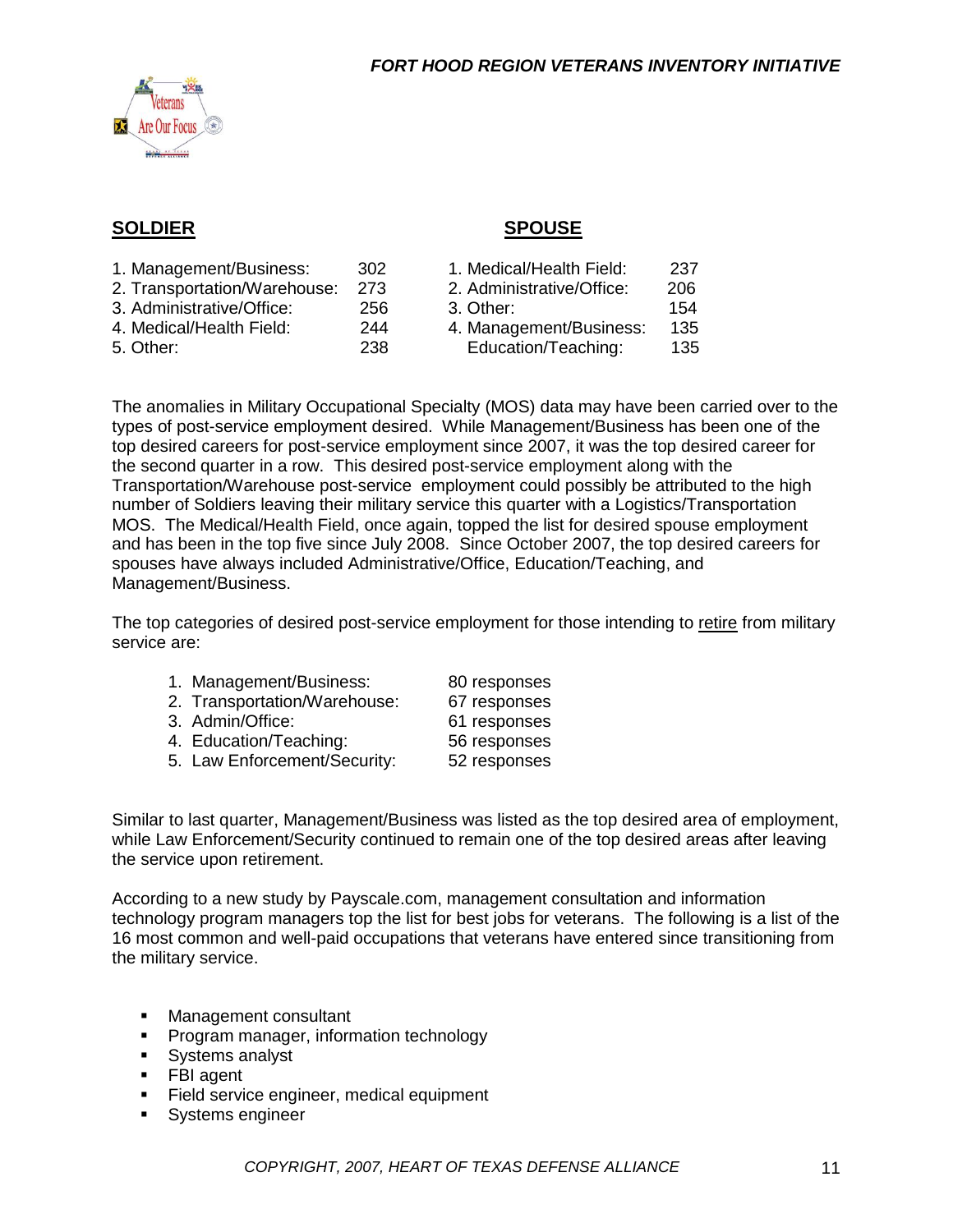

- Information technology consultant
- Intelligence analyst
- **Helicopter pilot**
- Network engineer
- **Project manager, construction**
- **Technical writer**
- **Business development manager**
- **Network administrator, information technology**
- **Heating, ventilation, and air conditioning service technician**
- **Fireman**

Orion International, an employment placement service for former military personnel, finds that officers and senior-enlisted personnel typically find success in high-level management positions and many major corporations offer "fast-track" leadership development for veterans. Officers and Non-Commissioned Officers eligible to retire have spent many years leading increasingly larger and more complex organizations, are graduates of an Army Professional Education system that focuses on developing their leadership skills, and have demonstrated success as a result of their longevity of service. Orion's goal is to help place those with strong leadership skills back into the private sector work force who have mastered the skills of management during military service and many companies are looking to veterans to fulfill that need. Employers are looking to former military personnel due to their leadership experience, transferrable skills, and proven accountability. These veterans are known for being highly energetic and motivated and also known for being career-oriented, goal-oriented, and are very familiar with being in a position where accountability is high. The survey asks respondents if they do not intend to remain in the MSA upon leaving the service, would a job available in the area change their response. Typically, another 18% - 26% would remain in the area if a job was available. The Killeen-Temple-Fort Hood MSA has a large pool of educated veteran job applicants to choose from and it is clear that many would respond favorably to remaining in the area if the right job was available to choose from at the end of their service in the military.

While it is understandable that jobs readily available within the area would retain many more Soldiers within the MSA upon leaving the service, the Census Bureau has confirmed that 2.4 million businesses are owned by military veterans. Veterans have many years of military experience preparing them for the rigors of running a small business. Their discipline, drive, and motivation are characteristics that make them desirable employees. The combination of self-driven veterans and an inexpensive cost of living makes the Killeen-Temple-Fort Hood MSA a desirable place to retire.

The *Operation Economic Transformation* Report identified four "target industries" or clusters that present the Greater Fort Hood Region with immediate opportunities for economic growth:

Information Technology Transportation and Logistics Healthcare Services Business Services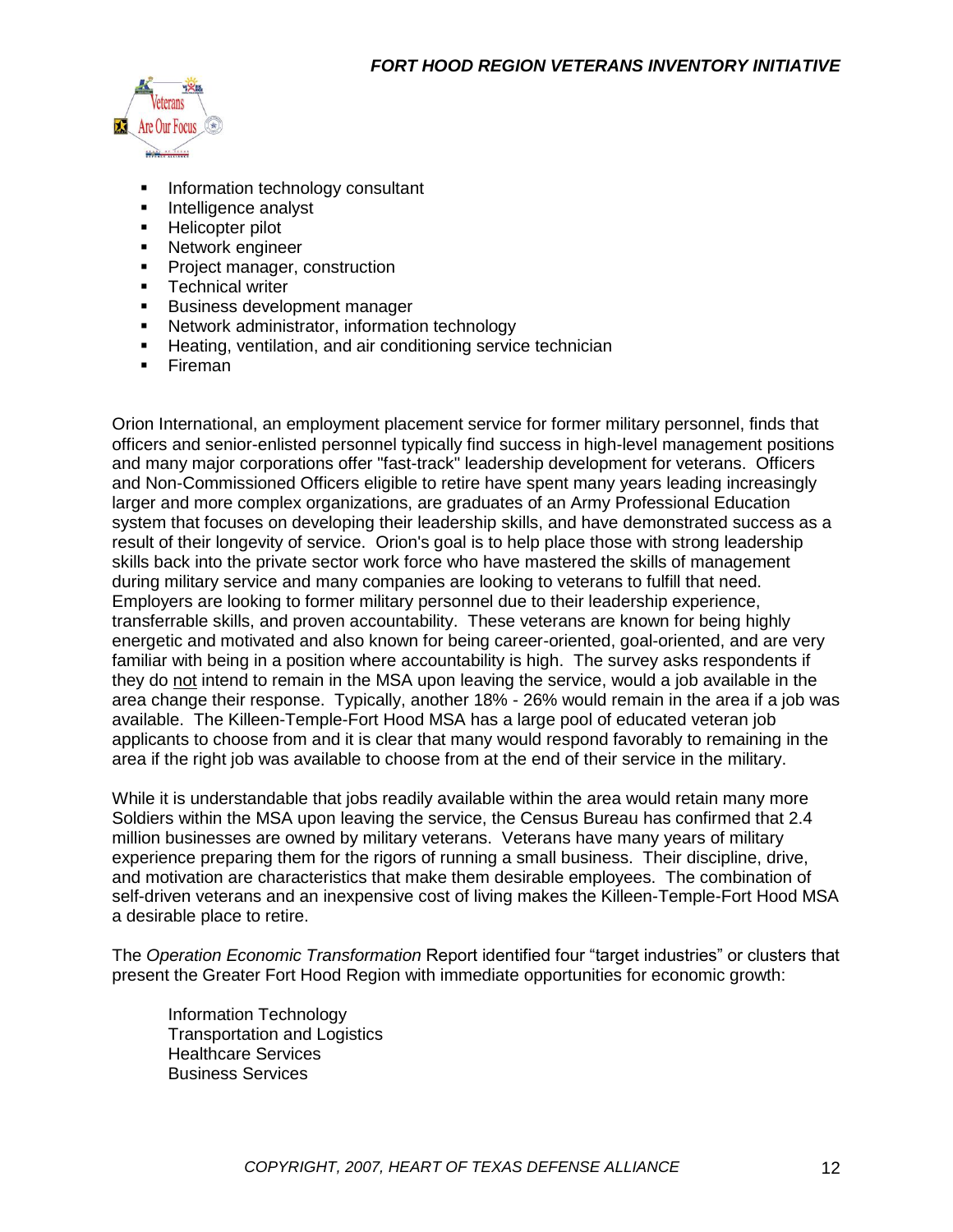

Clusters are geographic concentrations of interconnected firms and institutions utilizing related applications and serving similar markets. When fully developed, clusters can act as the principal drivers of economic growth and innovation in a region. The report recommended pursuing the development of these four clusters through a coordinated strategy of business retention, recruitment and entrepreneurship.



When separating the respondents into major MOS categories, there is a strong correlation between the numbers of separating Soldiers with those skills and the target clusters in the Operation Economic Transformation Report as shown in the chart above. In addition, because Officers and Non-Commissioned Officers eligible to retire have spent many years of their military career in leadership positions and are graduates of an Army Professional Education system, they have acquired many skills in Management and Administrative roles. This training and experience, regardless of their MOS, would directly correspond with the Business Services cluster.

**F. EDUCATION LEVEL OF THOSE REMAINING IN THE REGION:** Respondents provide their highest level of educational attainment. For this quarter, 75% percent of the respondents who intend to remain in the region have some level of post-secondary education:

1. Some College - 46%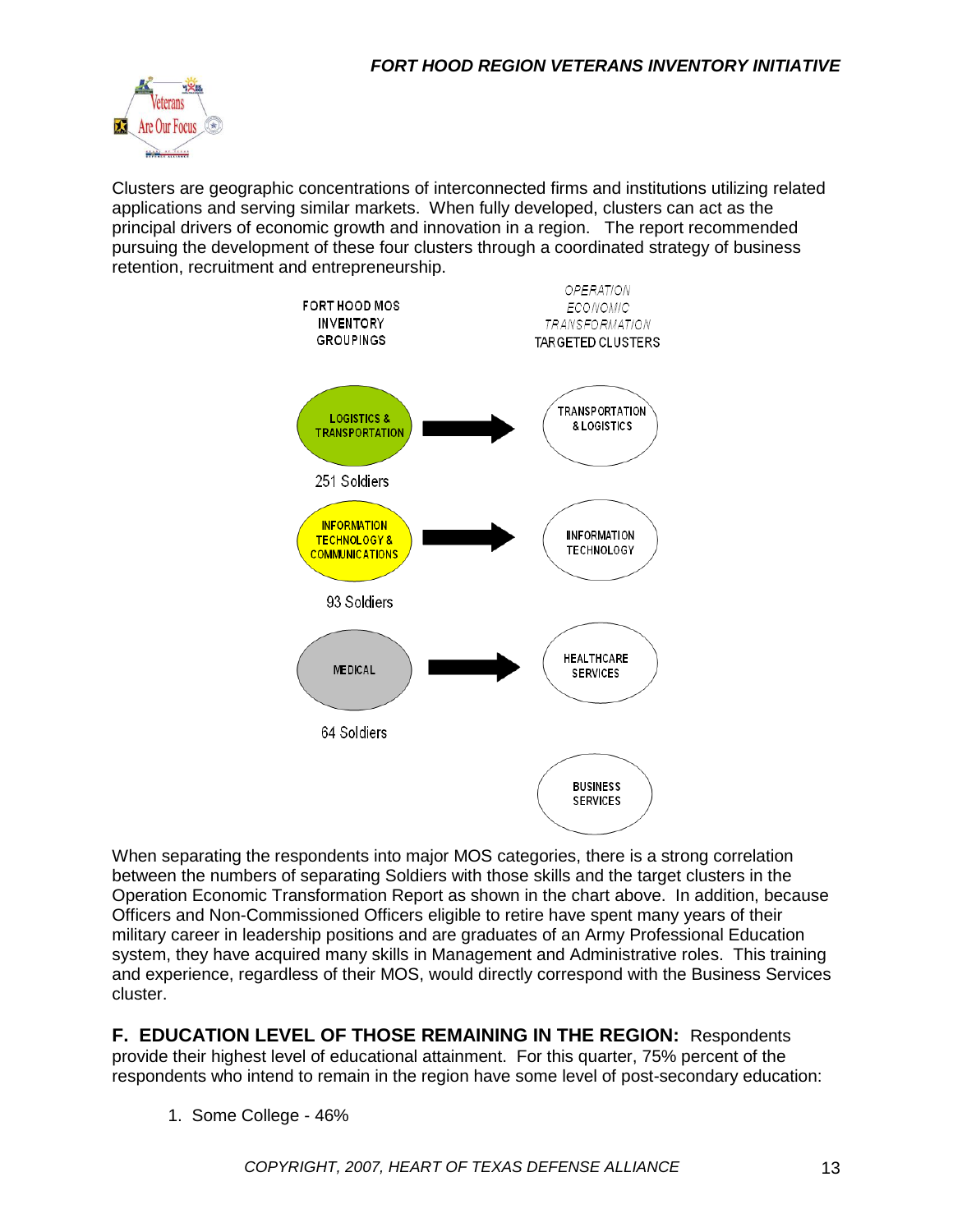

- 2. Associates Degree 18%
- 3. Baccalaureate Degree 7%
- 4. Masters Degree 5%

The data from 20,222 Soldiers separating over the last 22 quarters indicates that for those Soldiers who intend to remain in the Killeen-Temple-Fort Hood MSA (both retirement eligible and non-retirement eligible) educational attainment has increased steadily from 2007 to present.



### **Educational Attainment % of Those Intending to Stay in MSA**

Anecdotally, businesses indicate they want to hire veterans. Educational attainment is a key variable in that process given the current national unemployment rate. When taking into account that Central Texas offers a low cost of living, has several post secondary educational institutions within the Killeen-Temple-Fort Hood MSA where Soldiers are able to complete their degrees, and the fact that a large percent of Soldiers separating from the service desire to remain in the area, the Killeen-Temple-Fort Hood MSA is becoming a very desirable area for potential business partners to relocate to the area. This opportunity may also motivate many other Soldiers who have started their degree as indicated in the above graph to complete their education through the use of their Post 9/11 GI Bill benefits with the potential of a job in the area after leaving the service.

#### **G. DESIRED "QUALITY OF PLACE" IMPROVEMENTS:**

1. In the past, the Veteran's Inventory Initiative reports have tracked the respondents' desired improvements (their perception of the Central Texas Quality of Place) if remaining in the Killeen-Temple-Fort Hood MSA after separation from the military service. Respondents were also given the opportunity to provide additional comments regarding their response to "quality of place." The survey was revised in July 2009 to gain more clarity on the quality of place factors that separating Soldiers specifically indicated needed improvement.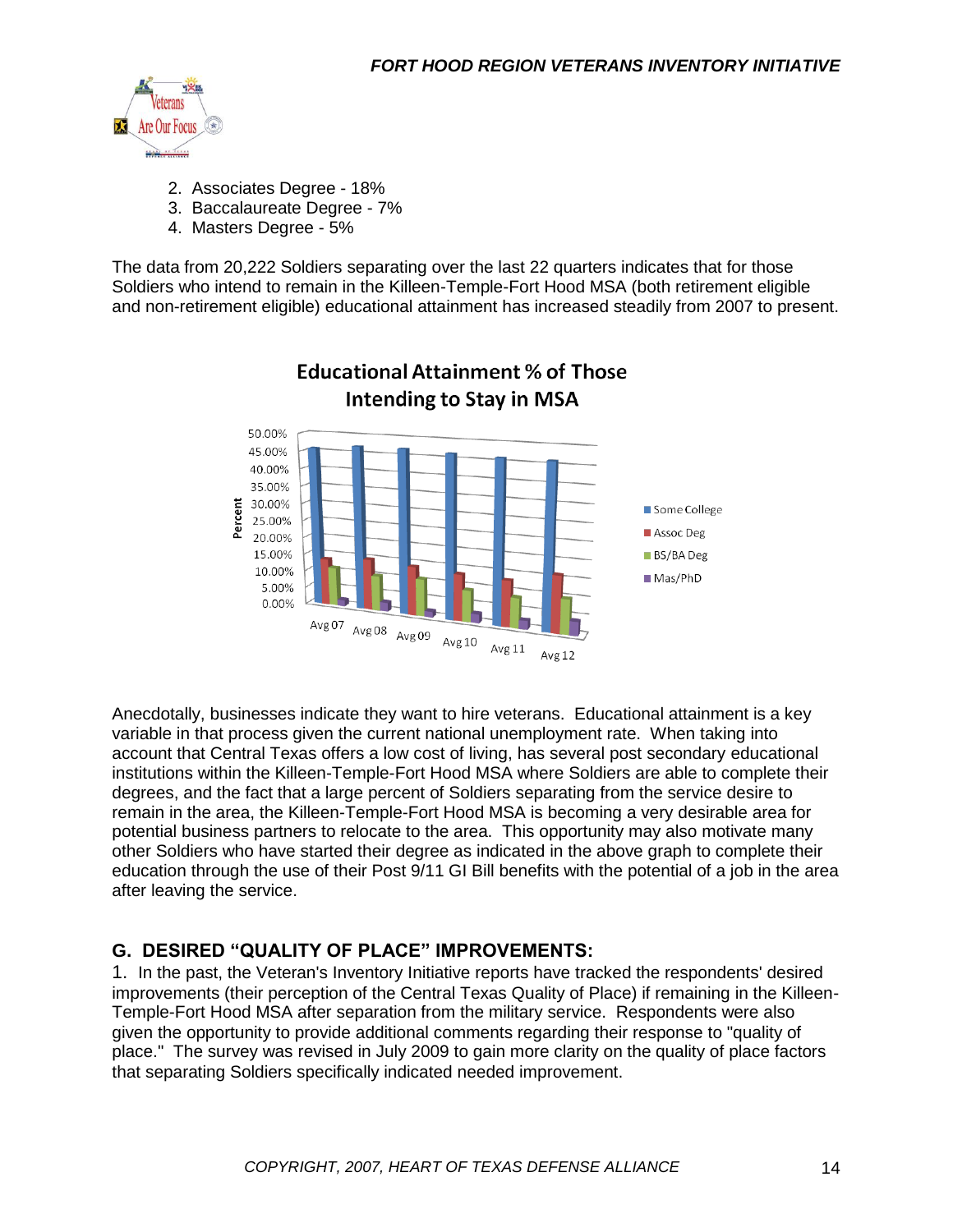

After removing the 39% who state they intend to "return to home of record" (30.4%) and "moving for employment elsewhere" (8.7%) choices, the following graph depicts the factors that the remaining 61% cite as quality of place issues.

## **Quality of Place Desires Needing Improvement** 2<sup>nd</sup> Quarter 2012



2. For this quarter, the top three desired quality of place improvements were traffic, desirable employment, and lack of family entertainment available in the area. Over the next three years, a number of transportation improvement projects will be completed (widening of US 190, SH 195, SH 201) that should assist in alleviating traffic congestion. Continued decreases in respondents citing crime and higher education opportunities are indicators the region is making progress in areas that were perceived as significant issues in the past. While there are areas that separating Soldiers desire to see improvements to within the MSA, the Killeen-Temple-Fort Hood MSA economy appears to be more stable than many other areas in the country as well as most of Texas which makes this a desirable area to live after separating from the military.

Perceptions versus reality. Specific comments that separating Soldiers cite as desired improvements to the Central Texas "Quality of Place" remain consistent from previous reports. As 75 to 80 percent of Fort Hood Soldiers reside in the communities of Central Texas (98% within 10 miles of the Fort Hood main gate), the comments reflect their perceptions of areas where improvements might further influence their decision to remain in the region when their military service ends. As Operation Economic Transformation points out, "Economic development planning that is responsive to new opportunities…recognizes the increasing importance of quality of place in the attraction and retention of business and workers. Quality of